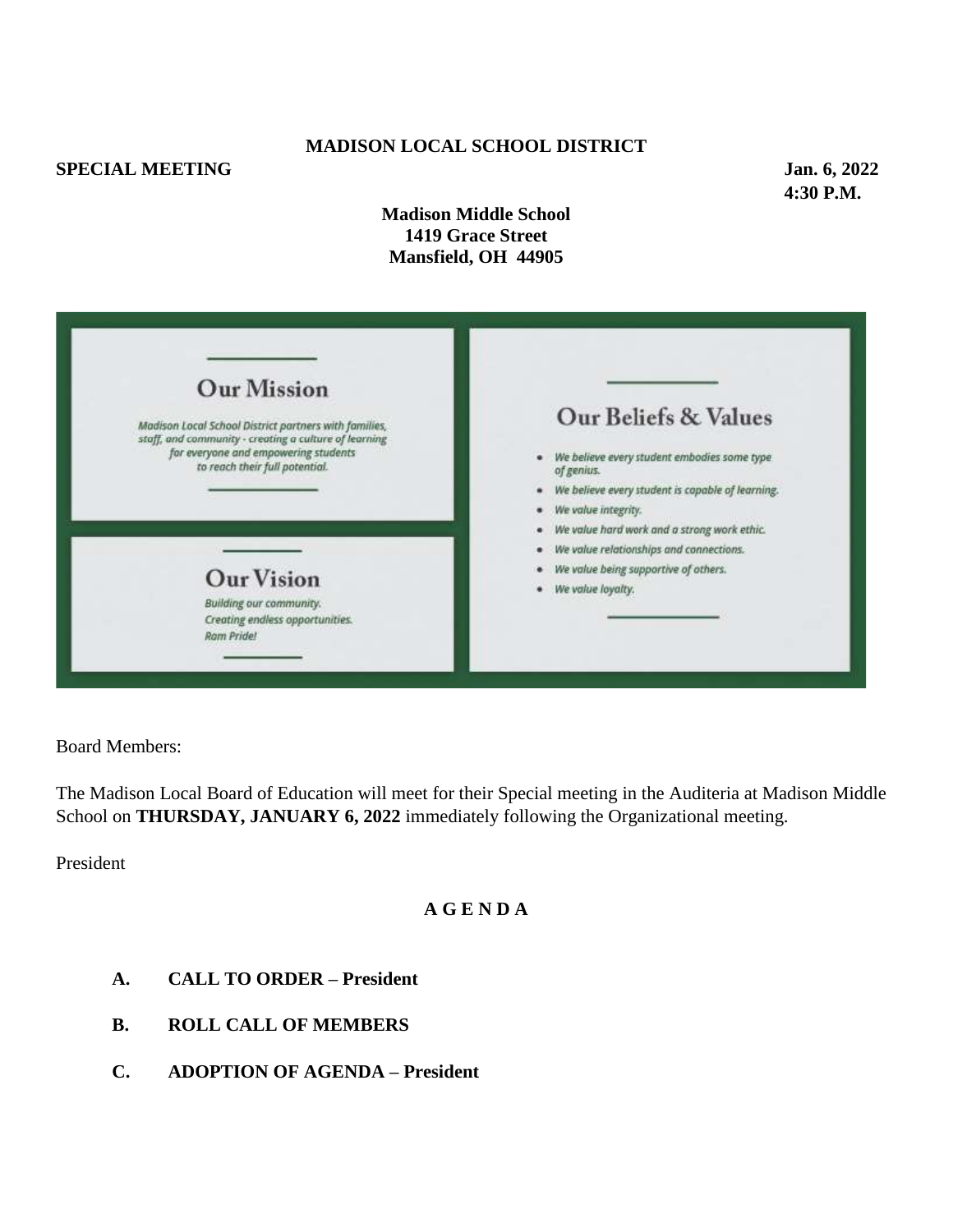## **D. MATTERS RELATED TO PERSONNEL**

#### **1. Certificated Personnel**

a. Additional Assignments

The Superintendent recommends appointment of the following supplemental position for the 2022/2023 school year pending proper certification, paperwork and background checks:

Scott Valentine, head varsity football coach

#### **E. SUPERINTENDENT'S BUSINESS**

- 1. The Superintendent recommends the Board of Education approve the Madison Comprehensive High School Quality Point System to be effective with the Class of 2026.
- 2. The Superintendent recommends the Board of Education determine that it is necessary to levy the renewal of a tax in excess of the ten-mill limitation pursuant to R.C. 5705.21 of the Ohio Revised Code for the purposes of the current expenses of the School District. The tax shall be at a rate of six and nine-tenths (6.9) mills for each one dollar of valuation, which amounts to sixty-nine cents (\$0.69) for each one hundred dollars of valuation, and shall be in effect for a period of five (5) years. The question of levying the tax be submitted to the electors of the Madison Local School District at the election to be held on May 3, 2022, and that said levy be placed on the tax list and duplicate for the 2022 calendar year for collection commencing in 2023 if approved by a majority of the electors voting thereon. A copy of this Resolution be certified by the Treasurer of this Board of Education to the Richland County Auditor with instructions to calculate and certify to the Board of Education of the Madison Local School District the total current tax valuation of the School District, and the dollar amount of revenue that would be generated by a levy of 6.9 mills.

## **F. PRESIDENT'S BUSINESS**

1. Request for Executive Session

On a motion by \_\_\_\_\_\_\_\_, seconded by \_\_\_\_\_\_\_\_ that pursuant with ORC 121.22 that the following resolution be adopted:

WHEREAS, as a public board of education may hold an executive session only after a majority of this board determines by a roll call vote to hold such a session and only at a regular or special meeting for the sole purpose of consideration of any of the following matters: